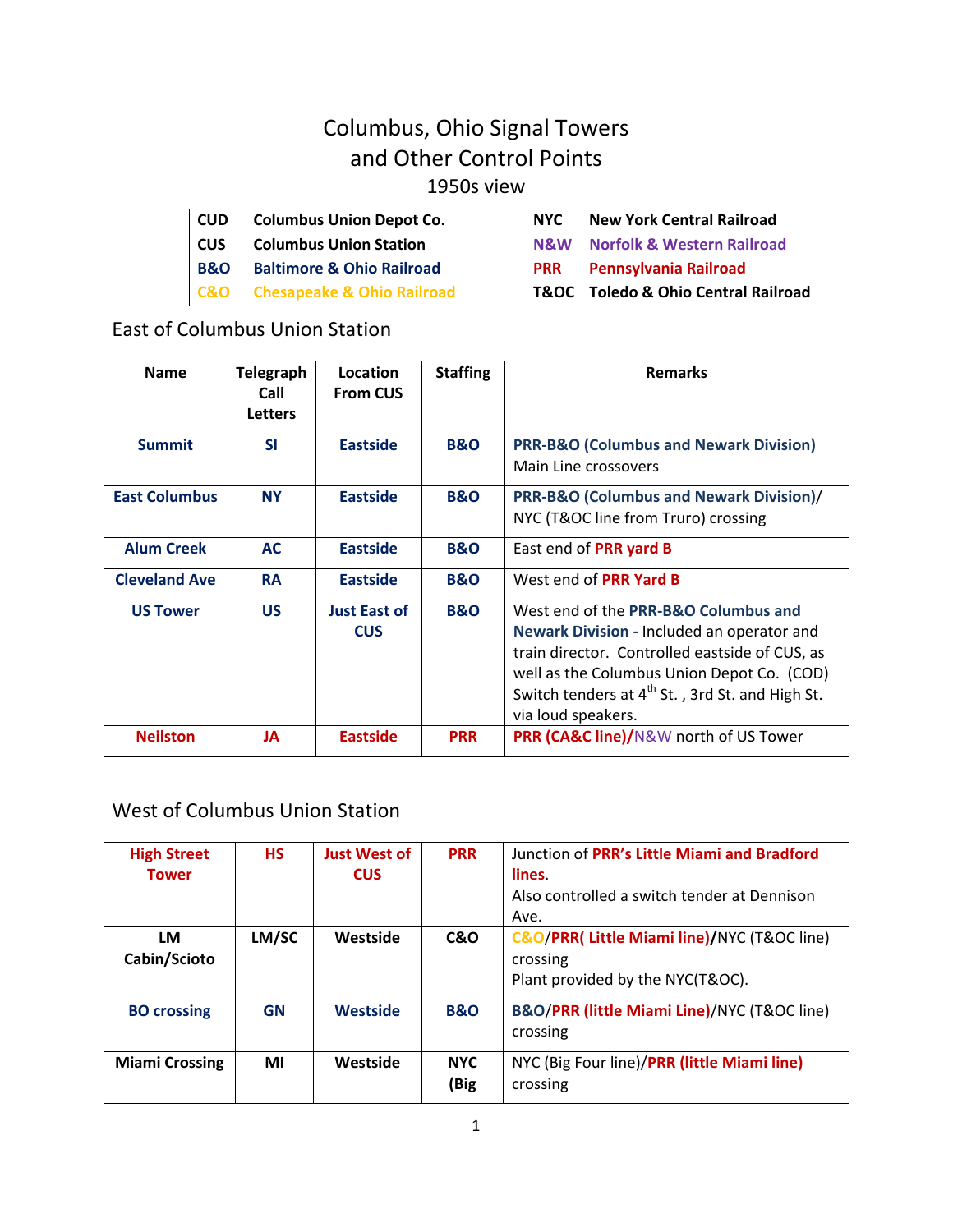|               |           |                  | Four)                |                                                          |
|---------------|-----------|------------------|----------------------|----------------------------------------------------------|
| HV Cabin/     | HV        | Westside         | <b>NYC</b>           | C&O/NYC (Big Four line)-B&O/PRR (Bradford                |
| Olentangy     |           |                  | (Big                 | <b>line)</b> crossing                                    |
|               |           |                  | Four)                |                                                          |
| <b>Mounds</b> | MU        | <b>West side</b> | <b>PRR</b>           | <b>PRR (Bradford line)/ NYC (T&amp;OC line) crossing</b> |
| Grandview     | <b>BJ</b> | Westside         | <b>NYC</b><br>(T&OC) | NYC (Big Four line)/NYC (T&OC line)crossing              |

### North of Columbus Union Station

| <b>Worthington</b>                    | <b>WT</b> | <b>North side</b>           | <b>PRR</b>                  | NYC (Big Four line)/PRR (Sandusky line) crossing                                                                                                                                                                            |
|---------------------------------------|-----------|-----------------------------|-----------------------------|-----------------------------------------------------------------------------------------------------------------------------------------------------------------------------------------------------------------------------|
| <b>Fields Ave.</b>                    | FR.       | <b>North side</b>           | <b>PRR</b>                  | <b>West end of Grogan yard</b>                                                                                                                                                                                              |
| <b>CW Tower</b>                       | <b>CW</b> | <b>North side</b>           | N&W                         | East end of Grogan Yard - West end of Pennor<br>Yard /PRR (CA&C line) crossing                                                                                                                                              |
| <b>JO Tower</b>                       | JO        | <b>North side</b>           | N&W                         | Controlled the east end of Joyce Ave Yard and<br>the entrance to Pennor Yard. Located on west<br>embankment just north of bridge over PRR/B&O<br>tracks.                                                                    |
| <b>Big Four Yard</b><br><b>Office</b> | <b>CD</b> | <b>Just North</b><br>of CUS | <b>NYC</b><br>(Big<br>Four) | An operator controlled the Big Four Fifth Ave<br>single to double track interlock and via loud<br>speakers the switch tender at the east end of the<br>Big Four Yard (DX) and the switch tender west of<br>CUS (Neil Ave.). |

## South of Columbus Union Station

| <b>Bannon</b>          | <b>XY</b> | <b>Southside</b> | N&W            | N&W/ NYC (T&OC line) crossing                         |
|------------------------|-----------|------------------|----------------|-------------------------------------------------------|
| <b>Valley Crossing</b> | <b>SK</b> | <b>Southside</b> | <b>N&amp;W</b> | <b>C&amp;O (Hocking valley line)/N&amp;W crossing</b> |
| <b>HX Cabin</b>        | <b>HX</b> | <b>Southside</b> | <b>C&amp;O</b> | East End of Parsons Yard. Opened when Valley          |
|                        |           |                  |                | Crossing closed. Located in the Mosel building        |
| <b>Parsons</b>         | <b>PA</b> | <b>Southside</b> | C & O          | West end of Parsons Yard                              |
| <b>Frankfort St.</b>   | <b>WF</b> | Southside        | <b>NYC</b>     | <b>C&amp;O/NYC (T&amp;OC line) interchange</b>        |
|                        |           |                  | (T&OC)         | <b>Fast end of Mound St Yard</b>                      |
| <b>Steelton</b>        | <b>SC</b> | Southside        | <b>NYC</b>     | Near Lockbourne Road                                  |
|                        |           |                  | (T&OC          | Double track to single track                          |
| <b>Truro</b>           | JH        | Southeast        | <b>NYC</b>     | NYC (T&OC lines) Junction                             |
|                        |           | <b>Side</b>      | (T&OC)         | (Agency not a tower)                                  |